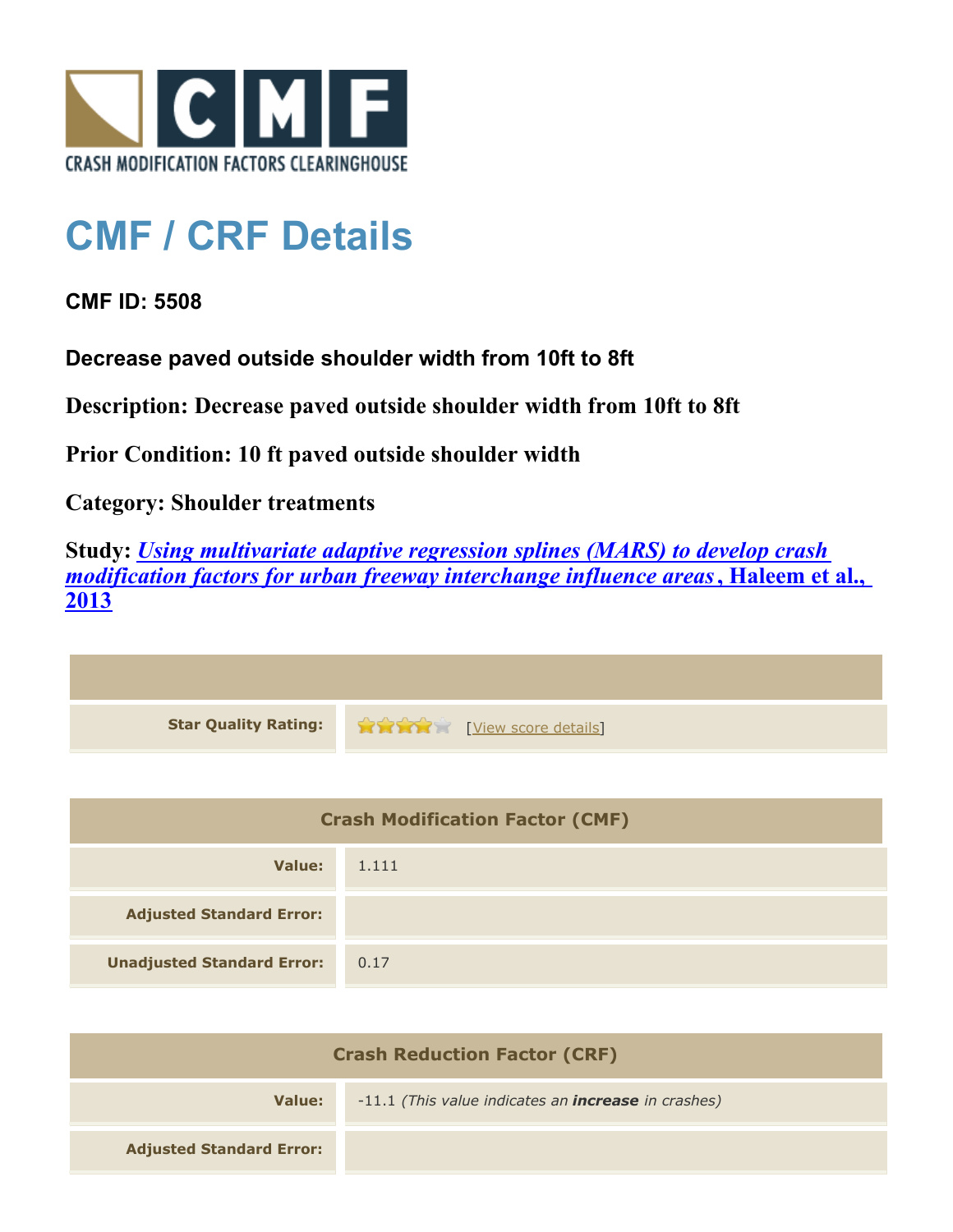| <b>Applicability</b>       |                                                    |
|----------------------------|----------------------------------------------------|
| <b>Crash Type:</b>         | Rear end                                           |
| <b>Crash Severity:</b>     | All                                                |
| <b>Roadway Types:</b>      | Principal Arterial Other Freeways and Expressways  |
| <b>Number of Lanes:</b>    | $4$ to $6+$                                        |
| <b>Road Division Type:</b> | Divided by Median                                  |
| <b>Speed Limit:</b>        |                                                    |
| <b>Area Type:</b>          | Urban                                              |
| <b>Traffic Volume:</b>     | 5700 to 309000 Annual Average Daily Traffic (AADT) |
| <b>Time of Day:</b>        | All                                                |

## *If countermeasure is intersection-based*

| <b>Intersection Type:</b>         |  |
|-----------------------------------|--|
| <b>Intersection Geometry:</b>     |  |
| <b>Traffic Control:</b>           |  |
| <b>Major Road Traffic Volume:</b> |  |
| <b>Minor Road Traffic Volume:</b> |  |

| <b>Development Details</b>      |              |
|---------------------------------|--------------|
| <b>Date Range of Data Used:</b> | 2007 to 2010 |
| <b>Municipality:</b>            |              |
| State:                          | - FL         |